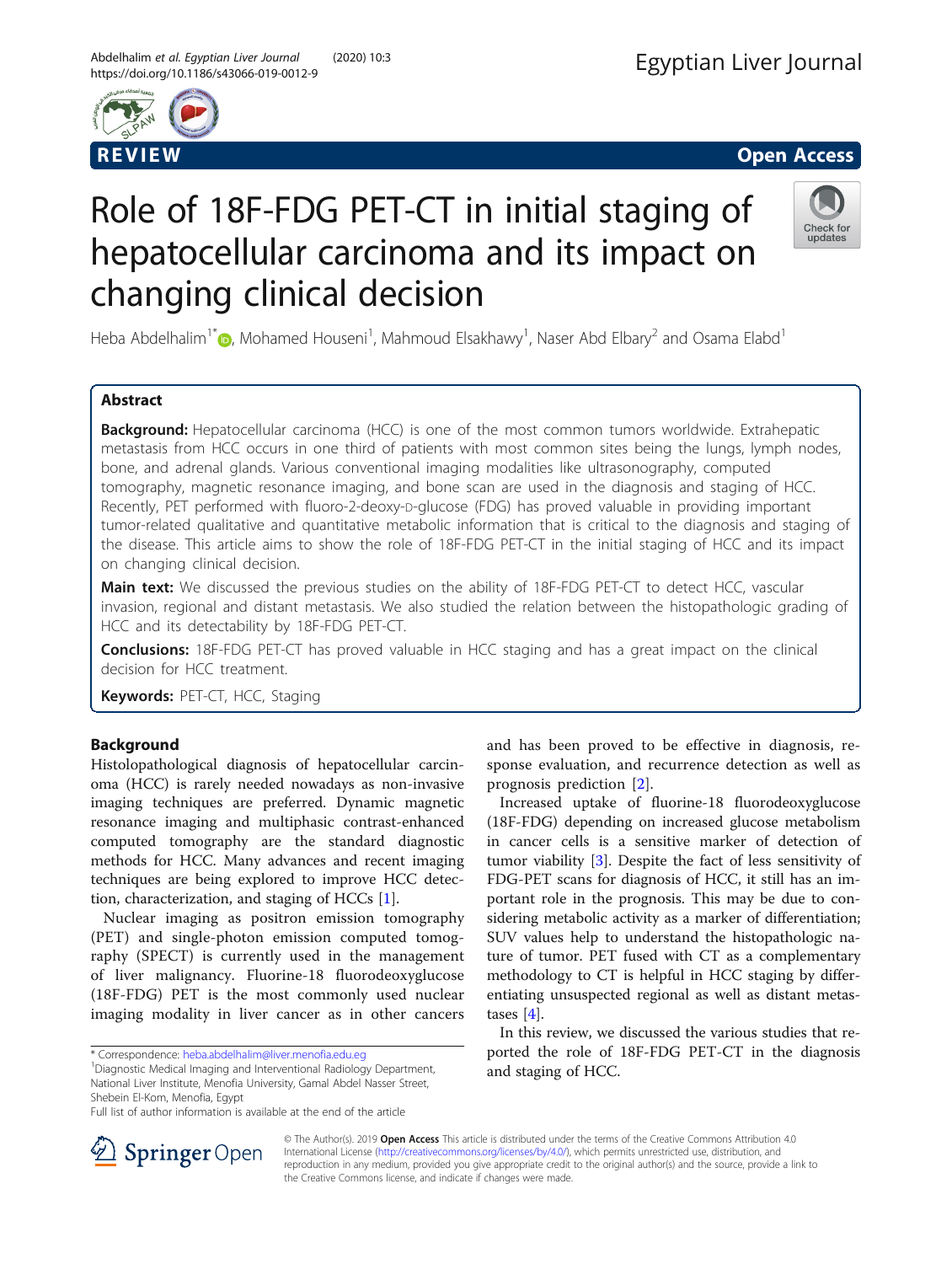#### Main text

#### Role 18F-FDG PET-CT in HCC detection

Traditionally, primary HCC has been supposed to be insufficiently diagnosed by 18F-FDG PET alone. This is because the liver produces non-dietary glucose, at a rate of 2.0 mg/kg/min that maintains glucose homeostasis. The variety of glucose transporters and activity of glucose-6-phosphatase in HCC cause variable 18F-FDG uptakes. Sacks et al. [[5\]](#page-3-0) detected that FDG-PET scans likely have an extended capacity to detect higher HCC grades while have a diminished capacity to recognize HCC low-grades due to diminished FDG uptake.

18F-FDG PET specificity for HCC detection was seldom reported; one study by Wong et al. [\[6](#page-3-0)] reported it as 94% depending on a per-patient basis and 91% depending on a per-lesion basis. False-positive lesions or other FDG-avid lesions may include infective or inflammatory causes, focal nodular hyperplasia, adenoma, angiomyolipoma, and focal hepatic steatosis as well as many other primary and secondary tumors. They reported various studies that assessed the role of 18F-FDG PET alone in detection of HCC and data detected was as follows: For prediction of poorly differentiated HCC, a pre-operative 18F-FDG PET had shown 48–100% sensitivity, 35–86% specificity, 7–85% positive predictive value, and 50–100% negative predictive value. The overall accuracy was 57–81%.

# Role of 18F-FDG PET-CT in detection of extrahepatic metastasis

In a meta-analysis of three 18F-FDG PET studies on 239 patients by Lin et al. [[7\]](#page-3-0), Ho et al. [[8](#page-3-0)] and Seo et al. [\[9](#page-3-0)], the detected sensitivity and specificity for diagnosis of extrahepatic metastases were 77% and 98%, respectively. The cause of relatively higher sensitivity of 18F-FDG PET for extrahepatic metastases of HCC compared to the primary lesions could be due to increased occurrence of metastases in poorly differentiated HCC which tends to have more FDG uptake. They reported that 18F-FDG PET was more sensitive than bone scintigraphy for detecting of bone metastases.

Kawaoka et al.'s [\[10](#page-3-0)] study compared PET-CT, MDCT, and bone scintigraphy efficacy in detection of extrahepatic metastases of HCC in 34 patients. The results were as follows: for diagnosis of lung metastasis, mean sensitivity and specificity were 85.2 and 88.9% for MDCT and 59.2 and 92.6% for PET-CT, respectively. These values in detection of lymph node metastasis were 62.5 and 79.2% for MDCT, and 66.7 and 91.7% for PET–CT, respectively. For detection of bone metastasis, they were 41.6 and 94.5% for MDCT, 83.3 and 86.1% for PET-CT, and 52.7 and 83.3% for bone scintigraphy, respectively. MDCT sensitivity for detection of lung metastasis was significantly higher than PET-CT. This probably was mainly due to higher sensitivity for detecting lesions with maximum diameter of equal to or less than 10 mm by MDCT than PET-CT.

Xia et al. [\[11](#page-3-0)] reported that survival analysis showed lymph node metastasis to be the only risk factor of overall survival indicating that HCC patients with lymph node metastasis had a very poor prognosis. Several recently published reports which compared PET/CT with conventional medical imaging in the detection of extrahepatic metastasis of HCC concluded that 18F-FDG PET-CT was a better and non-invasive diagnostic tool for the detection of extrahepatic metastases.

Divisi et al. [\[12](#page-3-0)] reported that solitary pulmonary nodules (SPNs) are incidentally found from 0.09 to 7% on chest imaging studies. The etiology of SPNs is broad and includes both benign (such as caused by infection, inflammation, or hemorrhage) and malignant disease (such as lung cancer and pulmonary metastases). At high MSCT, there is considerable overlap in the assessment of benign and malignant SPN characteristics. FDG-PET is a well-established indication for the evaluation of SPNs. In this study, a semi-quantitative determination of FDG uptake calculated by standardized uptake value in a region of interest (ROI) is the most common method for assessment of pulmonary nodules. FDG uptake on PET scan can be qualitatively and semi-quantitatively evaluated. Visual assessment is based upon comparison between FDG lesion uptake and mediastinum, but nodules with similar FDG uptake to the mediastinal pool are challenging; for these reasons, a 2.5 cut-off of the SUVmax has been used for the establishment of malignancy. The combination of computed tomography and PET showed an excellent performance in the SPN classification.

For bone metastases, several studies (e.g., Kawaoka et al. [[10\]](#page-3-0) and Seo et al. [\[9](#page-3-0)]) reported a higher sensitivity of PET-CT relative to MDCT and bone scintigraphy. PET-CT was more sensitive than bone scintigraphy in bone metastasis from HCC by both patient-based and region-based analyses and offered additional information on survival. PET-CT has a role in early diagnosis and appropriate treatment of bone metastasis from HCC.

Yang et al. [\[13\]](#page-3-0) reported that some uncommon metastatic sites of HCC, such as skin or soft tissues, have not been detected by PET or have not been reported yet. On the other hand, lesions in these tissues can be missed by using CT or MRI technologies. The FDG-PET scan, by measuring elevated glucose metabolism in tumors, has shown promise in distinguishing extrahepatic metastatic tumors from normal surrounding tissue.

### Role of 18F-FDG PET-CT in detection of vascular invasion

For prediction of vascular invasion, Wong et al. [[6\]](#page-3-0) 2017 reported pre-operative 18F-FDG PET has 30–90%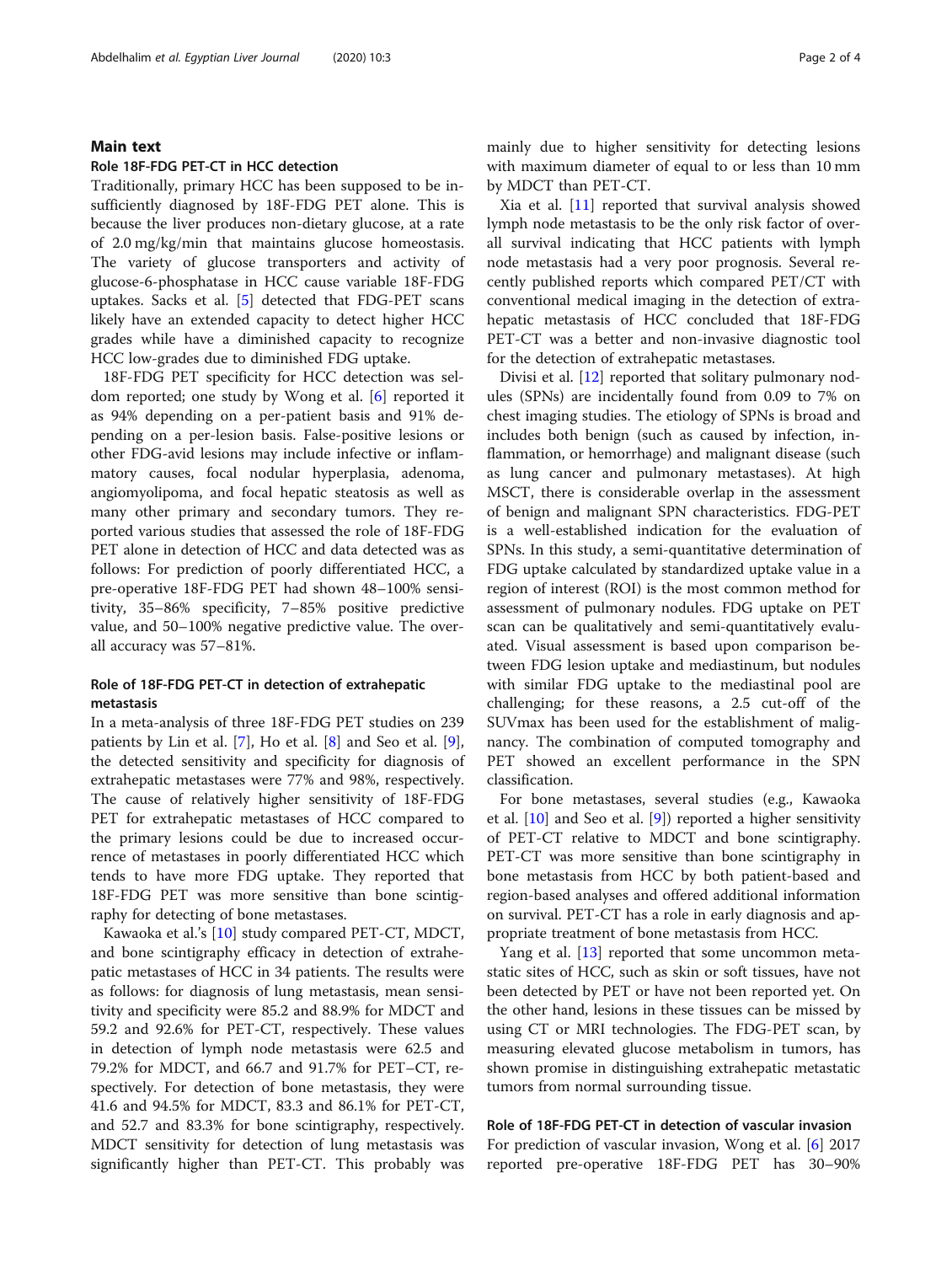sensitivity, 37–92% specificity, and 35–88% positive predictive value, while negative predictive value has less variation (60–95%). So the predictive values of 18F-FDG PET was more reliable to rule out than to rule in vascular invasion with prevalence of 15 to 52%; and the overall accuracy was 62 to 88%.

Nguyen et al. [[14](#page-3-0)] reported that contrast-enhanced FDG PET-CT scan, a combination of dynamic contrastenhanced CT and PET scan in a single examination, was feasible and convenient for the identification of FDGavid portal vein tumor thrombus (PVTT). The intraluminal filling defect, consistent with the thrombus within the portal vein; expansion of the involved portal vein; contrast enhancement; and linear increased FDG uptake of the thrombus are considered findings of FDG-avid PVTT from HCC.

#### Role of 18F-FDG PET-CT in HCC staging

Clinical studies and autopsy findings indicate that extrahepatic metastases are not unusual in patients with HCC. Sites frequently involved are the lung (18–53.8%), bone (5.8–38.5%), and lymph nodes (26.7–53%). Other potential sites of involvement are the adrenal gland, peritoneum, skin, brain, and muscle. Loco-regional therapies, such as liver transplantation (LT), are not indicated in patients with extrahepatic metastases, the latter constituting systemic disease. Precision in staging of HCC is therefore critical for appropriate therapeutic choices, especially if LT is contemplated. 18F-FDG PET-CT has value in initial staging of early (BCLC A) or intermediate HCC (BCLC B), especially if hepatic resection or LT is planned [[15](#page-3-0)].

Cho et al. [\[15](#page-3-0)] published a retrospective study on 457 patients with HCC and they reported the impact of 18F-FDG PET-CT on initial staging of HCC using BCLC staging system. This was the first large-scale retrospective cohort analysis to evaluate the contribution of 18F-FDG PET-CT in initial work-up of HCC by tumor staging conventions and its results were as follows: Prior to 18F-FDG PET-CT, BCLC staging was as follows: stage 0, 139 patients (29.9%); stage A, 119 patients (25.6%); stage B, 71 patients (15.3%); stage C, 73 patients (15.7%); and stage D, 55 patients (11.8%). After 18F-FDG PET-CT, revisions were as follows: stage 0, 139 patients (29.9%); stage A, 113 patients (24.7%); stage B, 70 patients (15.3%); stage C, 80 patients (17.5%); and stage D, 55 patients (11.8%). Seven patients (1.5%) of 457 patients had a shift in BCLC from stage A to C (6/119, 5.0%) and from stage B to C  $(1/71, 1.4%)$ , while none of the patients classified as BCLC stage 0, C, or D by dynamic CT had shown a shift in BCLC after 18F-FDG PET-CT (P value 0.001). Prior to 18F-FDG PET-CT, 163 patients (35.7%) did not meet Milan criteria but increased to 168 patients (36.8%) after 18F FDG PET/CT evaluations,

with 5 additional patients (1.1%) deemed ineligible by Milan criteria.

Wong et al. [[6\]](#page-3-0) mentioned that in a study of 64 HCC patients, treatment in 16 patients (25%) was changed (mostly from a curative treatment to Sorafenib therapy) when FDG-PET upstaged the HCC according to the Barcelona Clinic Liver Cancer (BCLC) classification. In another study of 457 HCC patients, FDG-PET led to an upstaging in seven out of 190 (3.7%) patients who were classified as BCLC early (A) or intermediate (B) stages, but none of the 267 patients in the other stages; hence, the use of FDG-PET might be appropriate for A to B stages especially before resection or transplantation. The reported data on FDG-PET for HCC staging have yet to reach a wider consensus on when to perform FDG-PET to detect extrahepatic metastases.

#### Conclusions

18F-FDG PET when used as separate imaging modality is insufficient for diagnosis of primary HCC lesions, but when adding diagnostic CECT using 18F-FDG PET-CT combination, the detection rate increases. 18F-FDG PET scans have an expanded capacity to identify higher grade HCCs. Using 18F-FDG PET-CT combination has a role in detecting vascular invasion, regional metastatic lymph nodes and extrahepatic metastatic lesions when compared to separate 18F-FDG PET or CECT scans. Detection of metastasis using the available imaging modalities can help to correct decision-making using time-saving metastasis workup.

#### Abbreviations

18F-FDG PET-CT: 18 fluoro-2-deoxy-D-glucose positron emission tomographycomputed tomography; BCLC: Barcelona clinic liver cancer; CT: Computed tomography; HCC: Hepatocellular carcinoma; LT: Liver transplantation; MDCT: Multidetector computed tomography; MRI: Magnetic resonance imaging; MSCT: Multislice computed tomography; PVTT: Portal vein tumor thrombosis; ROI: Region of interest; SPECT: Single-photon emission computed tomography; SPNs: Solitary pulmonary nodules; SUV: Standardized uptake value

#### Acknowledgements

Not applicable

#### Authors' contributions

HA collected and critically interpreted the study data and contributed in the manuscript writing. MH and MS contributed in manuscript writing. NA and OA were major contributors to manuscript writing and revising. All authors read and approved the final manuscript.

#### Funding

No fund was received for this study

#### Availability of data and materials

Data materials are available under reasonable request.

Ethics approval and consent to participate Not applicable

#### Consent for publication

Not applicable